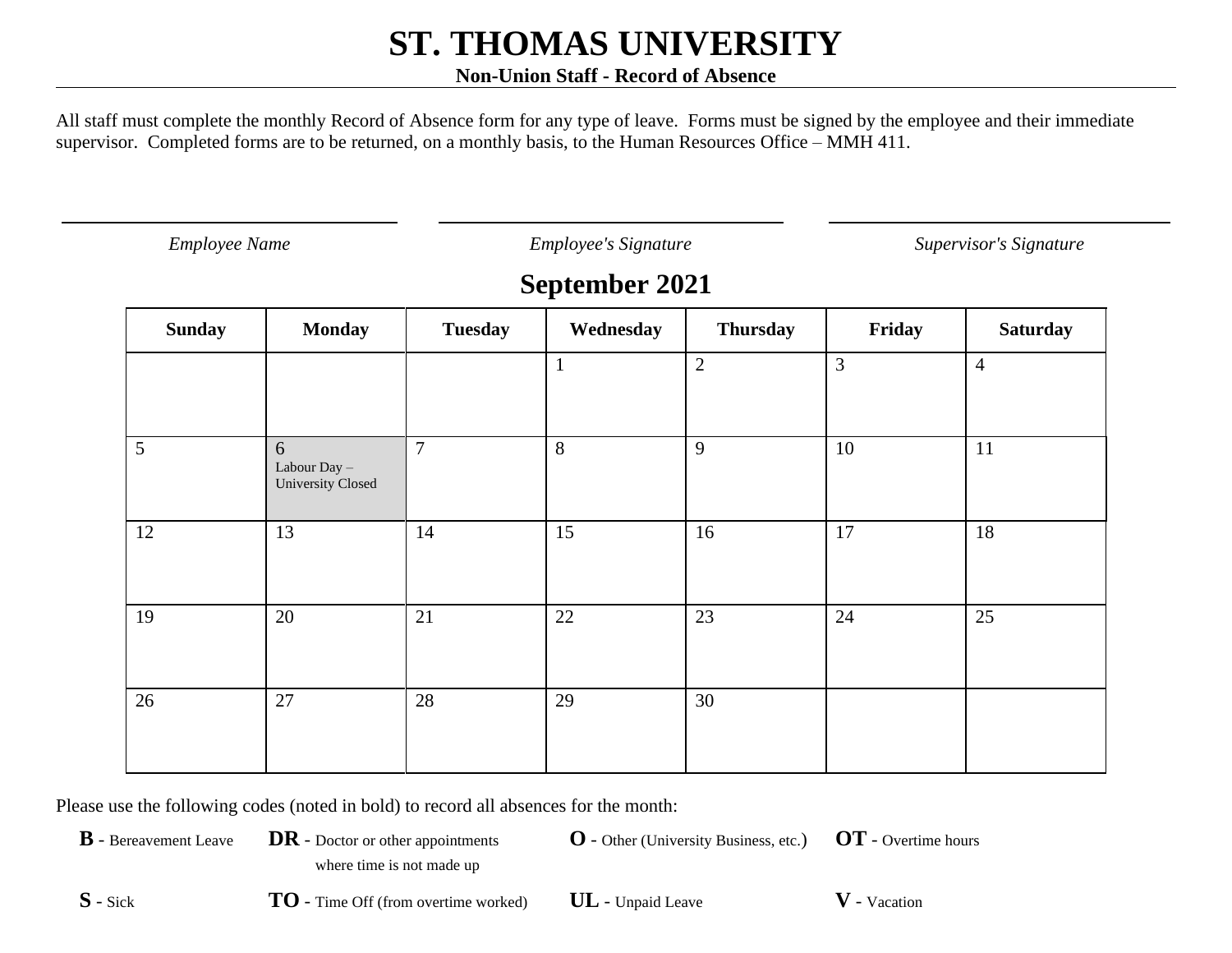#### **Non-Union Staff - Record of Absence**

All staff must complete the monthly Record of Absence form for any type of leave. Forms must be signed by the employee and their immediate supervisor. Completed forms are to be returned, on a monthly basis, to the Human Resources Office – MMH 411.

*Employee Name Employee's Signature Supervisor's Signature*

## **October 2021**

| <b>Sunday</b> | <b>Monday</b>                                 | <b>Tuesday</b> | Wednesday | <b>Thursday</b> | Friday       | <b>Saturday</b> |
|---------------|-----------------------------------------------|----------------|-----------|-----------------|--------------|-----------------|
|               |                                               |                |           |                 | $\mathbf{1}$ | $\overline{2}$  |
| 3             | $\overline{4}$                                | 5              | 6         | $\overline{7}$  | 8            | 9               |
| 10            | 11<br>Thanksgiving Day -<br>University Closed | 12             | 13        | 14              | 15           | 16              |
| 17            | 18                                            | 19             | 20        | 21              | 22           | 23              |
| 24            | 25                                            | 26             | 27        | 28              | 29           | 30              |
| 31            |                                               |                |           |                 |              |                 |

Please use the following codes (noted in bold) to record all absences for the month:

**B** - Bereavement Leave **DR** - Doctor or other appointments where time is not made up

**O** - Other (University Business, etc.) **OT** - Overtime hours

**S** - Sick **TO** - Time Off (from overtime worked) **UL** - Unpaid Leave **V** - Vacation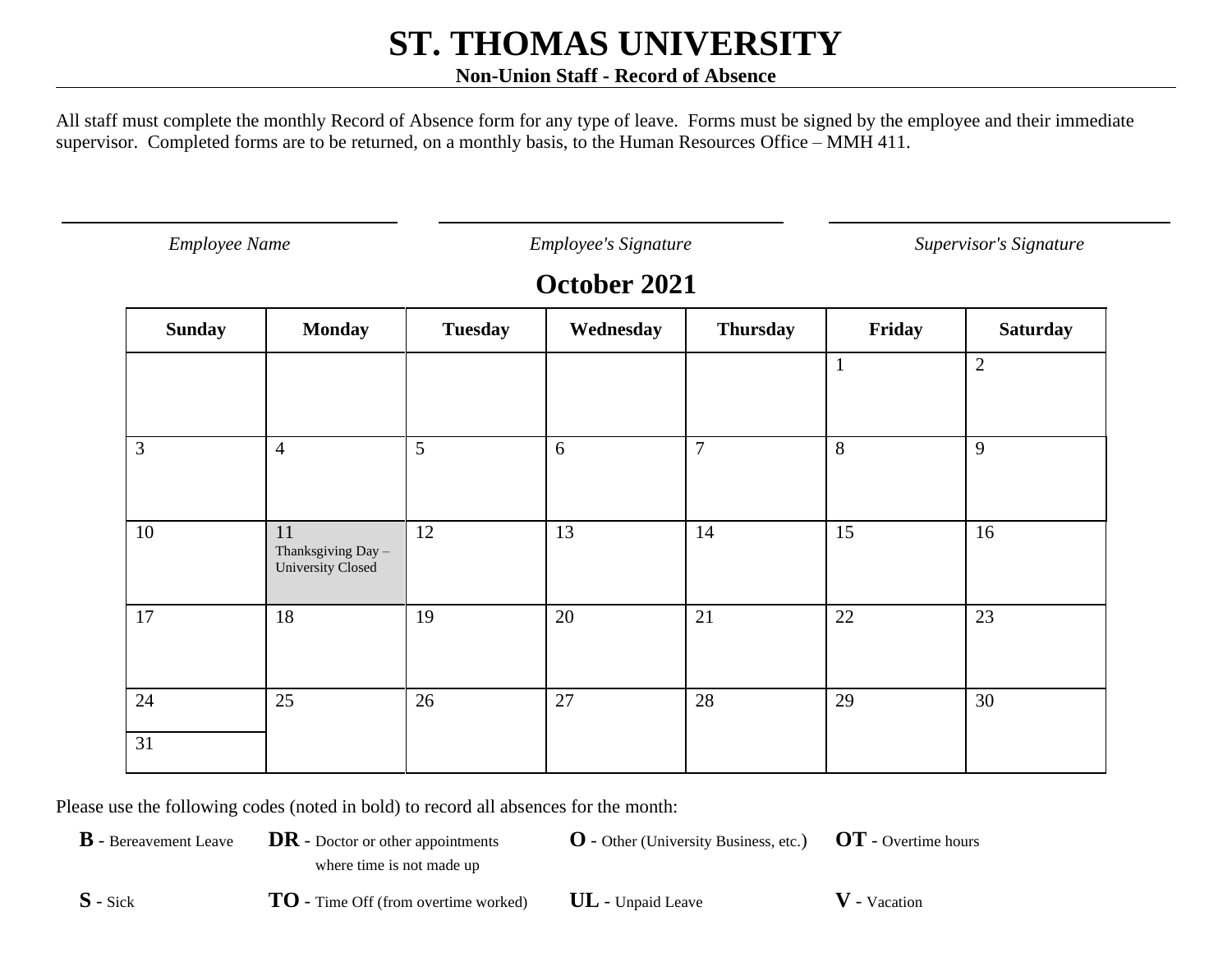#### **Non-Union Staff - Record of Absence**

All staff must complete the monthly Record of Absence form for any type of leave. Forms must be signed by the employee and their immediate supervisor. Completed forms are to be returned, on a monthly basis, to the Human Resources Office – MMH 411.

*Employee Name Employee's Signature Supervisor's Signature*

### **November 2021**

| <b>Sunday</b>    | <b>Monday</b> | <b>Tuesday</b> | Wednesday      | <b>Thursday</b>                                     | Friday | <b>Saturday</b> |
|------------------|---------------|----------------|----------------|-----------------------------------------------------|--------|-----------------|
|                  | $\mathbf{1}$  | $\overline{2}$ | $\mathfrak{Z}$ | $\overline{4}$                                      | 5      | $6\,$           |
| $\boldsymbol{7}$ | 8             | 9              | 10             | 11<br>Remembrance Day -<br><b>University Closed</b> | 12     | 13              |
| 14               | 15            | 16             | 17             | 18                                                  | 19     | 20              |
| $21\,$           | 22            | 23             | 24             | 25                                                  | 26     | 27              |
| 28               | 29            | 30             |                |                                                     |        |                 |

Please use the following codes (noted in bold) to record all absences for the month:

**B** - Bereavement Leave **DR** - Doctor or other appointments where time is not made up

**O** - Other (University Business, etc.) **OT** - Overtime hours

**S** - Sick **TO** - Time Off (from overtime worked) **UL** - Unpaid Leave **V** - Vacation